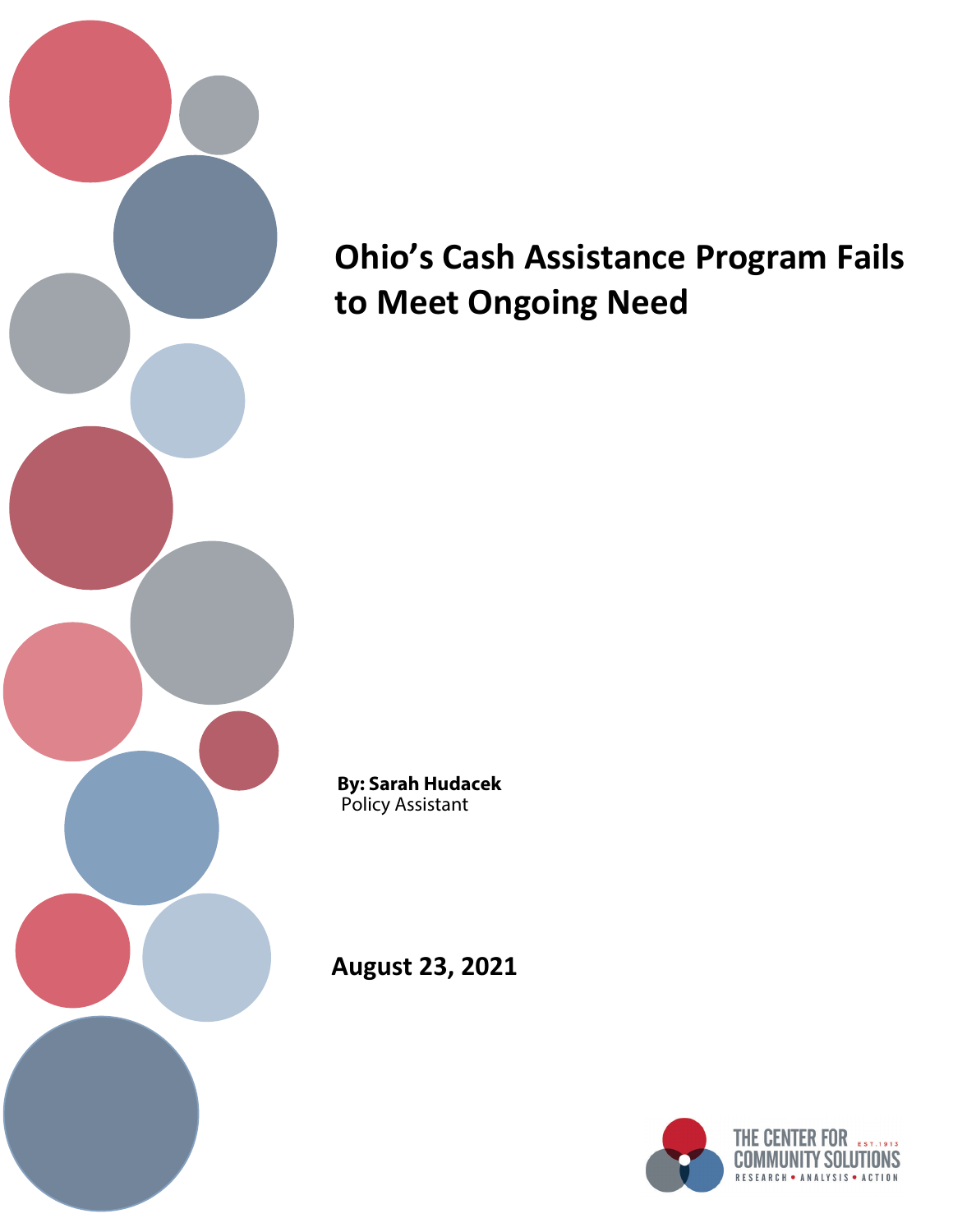

# **Ohio's Cash Assistance Program Fails to Meet Ongoing Need**

**Sarah Hudacek Policy Assistant**

**August 23, 2021**

## **Introduction**

This year marks the 25<sup>th</sup> anniversary of welfare reform, when the federal government ended the Aid to Families with Dependent Children (AFDC) entitlement program and created the Temporary Assistance for Needy Families (TANF) block grant through the Personal Responsibility and Work Opportunity Act (PRWOA) in 1996.

Despite this change being lauded as "welfare reform," the TANF cash assistance program is a meager safety net for families in poverty as compared to the AFDC and other existing benefits programs like the Supplemental Nutrition Assistance Program (SNAP).

The structure of TANF itself creates barriers to OWF being the safety net program that many Ohioans need, but Ohio can take advantage of additional state options, simplify administrative barriers, and engage in more data collection to establish a stronger cash assistance program for Ohio's most vulnerable citizens.

# **Introduction to TANF**

With the shift from the AFDC to TANF in 1996, cash assistance to families living below the federal poverty level was no longer guaranteed to any eligible family. Instead, states are given a set federal funding amount each year through a block grant, regardless of level of statewide need, and must adjust statewide programs to fit within these funding limits.

The amount of funding provided in this block grant has been frozen since TANF's inception in [1](#page-1-0)996 and has lost 40 percent of its value due to inflation.<sup>1</sup> The yearly block grant amount Ohio

<span id="page-1-0"></span> $1$  Center on Budget and Policy Priorities. (2021). (issue brief). Policy Basics: Temporary Assistance for Needy Families. Retrieved fro[m https://www.cbpp.org/research/family-income-support/temporary-assistance-for-needy](https://www.cbpp.org/research/family-income-support/temporary-assistance-for-needy-families)[families](https://www.cbpp.org/research/family-income-support/temporary-assistance-for-needy-families)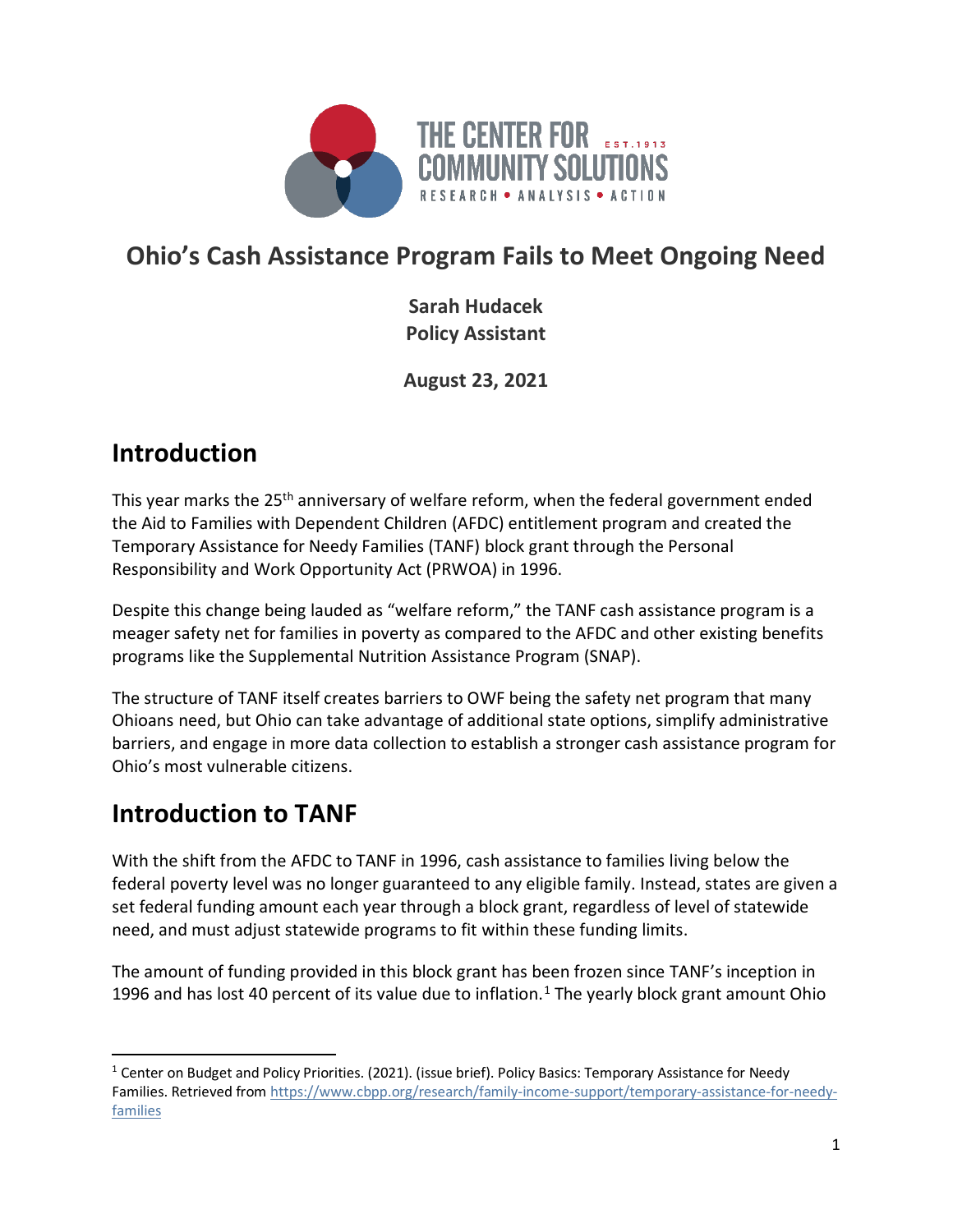receives is set at \$725.6 million. In FY 2019, Ohio's state maintenance of effort (MOE) contribution was \$457.7 million. [2](#page-2-0)

The TANF program was created as a "welfare to work" program and was accompanied by (1) time limits any family could spend on the program, and (2) mandatory work requirements for eligible adults. Although the federal government sets the time limit that an eligible family can spend receiving TANF cash assistance at five years, Ohio has elected to set its limit at three years.

Ohio's TANF cash assistance program is called Ohio Works First (OWF). To be eligible for cash assistance through OWF, there must be a child in the household, and a family's gross income must be 50 percent of the federal poverty level or less. For a family of three in 2020, that's just \$10,860 per year.

OWF's initial income eligibility test is based on a family's gross income before taxes or deductions. Gross income includes earned wages, unemployment compensation, social security payments, child support payments, veterans benefits and others. Dependent care costs that are not publicly funded, as well as Supplemental Security Income (SSI), can be deducted from a family's gross income.<sup>[3](#page-2-1)</sup> Resources such as a car or home are not considered in the income test.<sup>[4](#page-2-2)</sup>

| Table 1: Ohio Works First Eligibility Level Per<br><b>Family Size<sup>5</sup></b> |                                                          |  |
|-----------------------------------------------------------------------------------|----------------------------------------------------------|--|
| <b>Household Size</b>                                                             | <b>Initial Monthly</b><br><b>Income Eligibility Test</b> |  |
| 1                                                                                 | \$532                                                    |  |
| $\overline{2}$                                                                    | \$719                                                    |  |
| 3                                                                                 | \$905                                                    |  |
| 4                                                                                 | \$1,092                                                  |  |
| 5                                                                                 | \$1,279                                                  |  |
| 6                                                                                 | \$1,465                                                  |  |
| 7                                                                                 | \$1,652                                                  |  |
| ጸ                                                                                 | \$1,839                                                  |  |

Since the inception of the TANF program, cash assistance enrollment numbers have steadily declined, due to enrolled families reaching the end of the time limit on the program or not meeting the program or work requirements. In 2019, TANF reached only 23 out of every 100

<span id="page-2-0"></span><sup>&</sup>lt;sup>2</sup> Ohio Department of Job and Family Services, Temporary Assistance for Needy Families (TANF) Program Services Framework for SFY 2022-2023 (2021).

<span id="page-2-1"></span><sup>&</sup>lt;sup>3</sup> Ohio Works First: Income and Eligibility, Rule 5101:1-23-20 (2017).

<span id="page-2-2"></span><https://emanuals.jfs.ohio.gov/CashFoodAssist/CAM/Chapter2000/5101-1-23-20.stm> <sup>4</sup> Ohio Department of Job and Family Services, Ohio Works First Fact Sheet (2021).

<https://jfs.ohio.gov/factsheets/OWF.pdf>

<span id="page-2-3"></span><sup>5</sup> Ohio Department of Job and Family Services, Cash/SNAP and Child Care Program Standards (2021).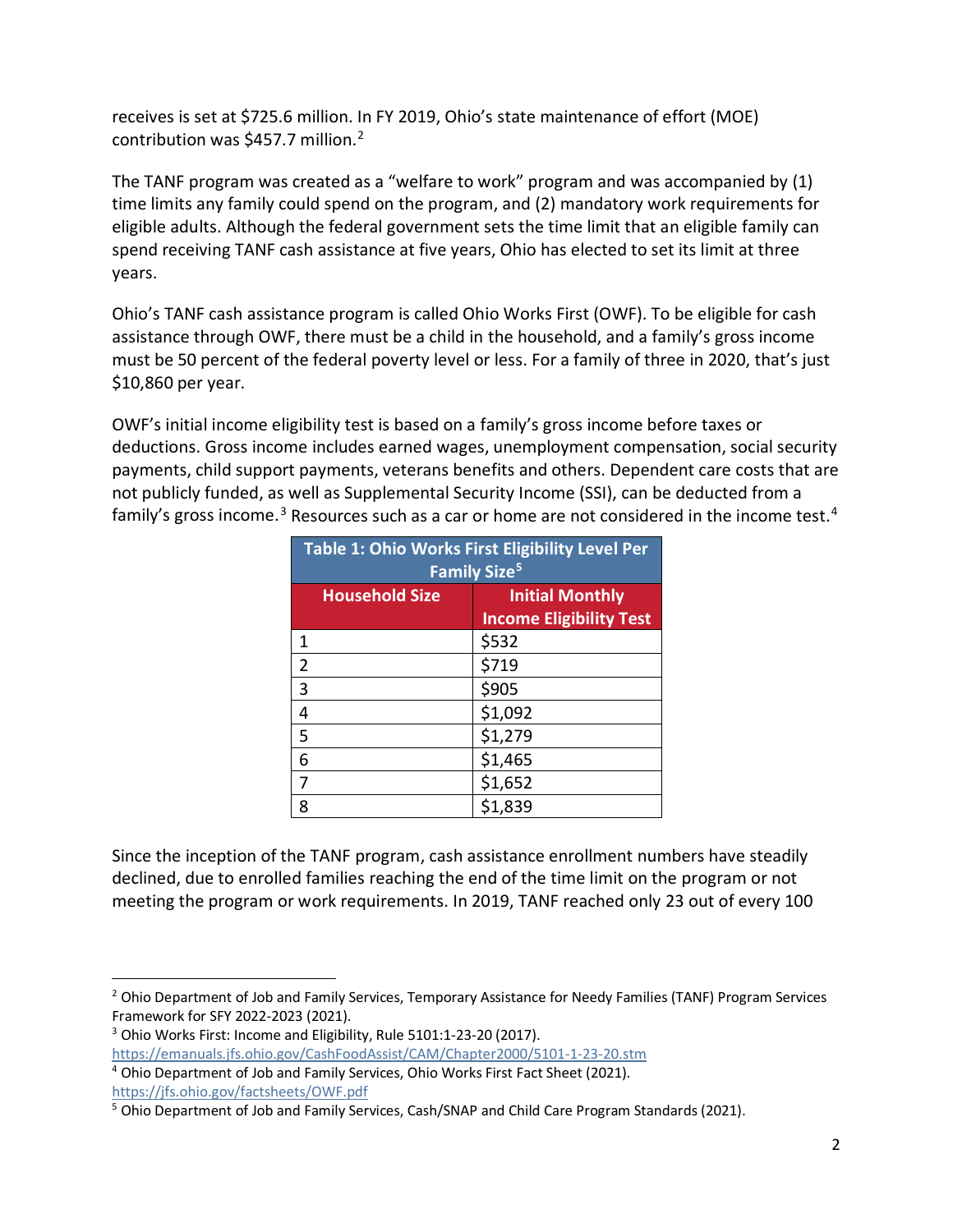families in poverty, down from reaching [6](#page-3-0)8 out of every 100 families in poverty in 1996.<sup>6</sup> Nationwide, as of June 2020, only 1.1 million families were enrolled in TANF cash assistance, down from the historic peak of 5.1 million families who received assistance under the AFDC in March 1994.<sup>[7](#page-3-1)</sup> This contrast is even more striking because despite the economic challenges brought on by the pandemic in 2020, June 2020 TANF enrollment marks the lowest point since the program's inception.

There are two kinds of TANF cash assistance cases, or households: adults and children, and child-only. An adult enrollee would be a parent who makes less than 50 percent of the federal poverty level and who, barring any circumstances that would exempt the individual, would have to meet work requirements to remain eligible for the full three years that Ohio offers.

Child-only enrollees are cases where an adult is not calculated in the family. In Ohio, most childonly cases are situations where the child is living with a family member, such as a grandparent. Because the adult family member is not the parent, the adult is ineligible, but the child's eligibility is based on their own income level. Child-only cases could also include families with adults with disabilities receiving Supplemental Security Income (SSI) or families with citizen children and ineligible non-citizen parents.[8](#page-3-2)

Notably, child-only families make up almost 83 percent of the OWF caseload.<sup>[9](#page-3-3)</sup> Child-only cases are not required to meet work requirements and have no time limit, until the child ages out of the assistance program. In Ohio, the maximum age for a child-only recipient is 17 years old.<sup>[10](#page-3-4)</sup> Ohio has the third highest number of child-only recipients in the nation, behind California and New York.<sup>[11](#page-3-5)</sup> By number of child-only families, Ohio is second in the nation, behind only California, and outpacing New York.<sup>[12](#page-3-6)</sup>

While on the program, adult OWF enrollees must meet program requirements, such as meeting work requirements or complying with the required self-sufficiency contract, or face sanctions. In Ohio, a sanctioned family can lose benefits for one month after the first sanction, three months after the second sanction and six months after the third sanction. When one adult or

<span id="page-3-4"></span><https://wrd.urban.org/wrd/tables.cfm>

<span id="page-3-0"></span> <sup>6</sup> Meyer, L., & Floyd, I. (2020). (issue brief). Policy Brief: Cash Assistance Should Reach Millions More Families to Lessen Hardship. Center on Budget and Policy Priorities. Retrieved from [https://www.cbpp.org/research/family](https://www.cbpp.org/research/family-income-support/cash-assistance-should-reach-millions-more-families-to-lessen-0)[income-support/cash-assistance-should-reach-millions-more-families-to-lessen-0](https://www.cbpp.org/research/family-income-support/cash-assistance-should-reach-millions-more-families-to-lessen-0)

<span id="page-3-1"></span><sup>&</sup>lt;sup>7</sup> Congressional Research Service, The Temporary Assistance for Needy Families (TANF) Block Grant: Responses to Frequently Asked Questions (2021)[. https://fas.org/sgp/crs/misc/RL32760.pdf.](https://fas.org/sgp/crs/misc/RL32760.pdf)<br><sup>8</sup> Congressional Research Service, The Temporary Assistance for Needy Families (TANF) Block Grant: Responses to

<span id="page-3-2"></span>Frequently Asked Questions (2021). [https://fas.org/sgp/crs/misc/RL32760.pdf.](https://fas.org/sgp/crs/misc/RL32760.pdf)<br><sup>9</sup> U.S. Department of Health and Human Services, Administration for Children & Families, TANF Caseload Data 2020

<span id="page-3-3"></span><sup>(2020).</sup> [https://www.acf.hhs.gov/ofa/data/tanf-caseload-data-2020.](https://www.acf.hhs.gov/ofa/data/tanf-caseload-data-2020)<br><sup>10</sup> Urban Institute Welfare Rules Database TANF Policy Tables, Table I.B.9. (2019).

<span id="page-3-5"></span><sup>&</sup>lt;sup>11</sup> Congressional Research Service, The Temporary Assistance for Needy Families (TANF) Block Grant: Responses to Frequently Asked Questions (2021)[. https://fas.org/sgp/crs/misc/RL32760.pdf.](https://fas.org/sgp/crs/misc/RL32760.pdf)<br><sup>12</sup> Administration for Children & Families, Characteristics and Financial Circumstances of TANF Recipients Fiscal

<span id="page-3-6"></span>Year (FY) 2019 (n.d.). https://www.acf.hhs.gov/sites/default/files/documents/ofa/fy19\_characteristics\_final.pdf.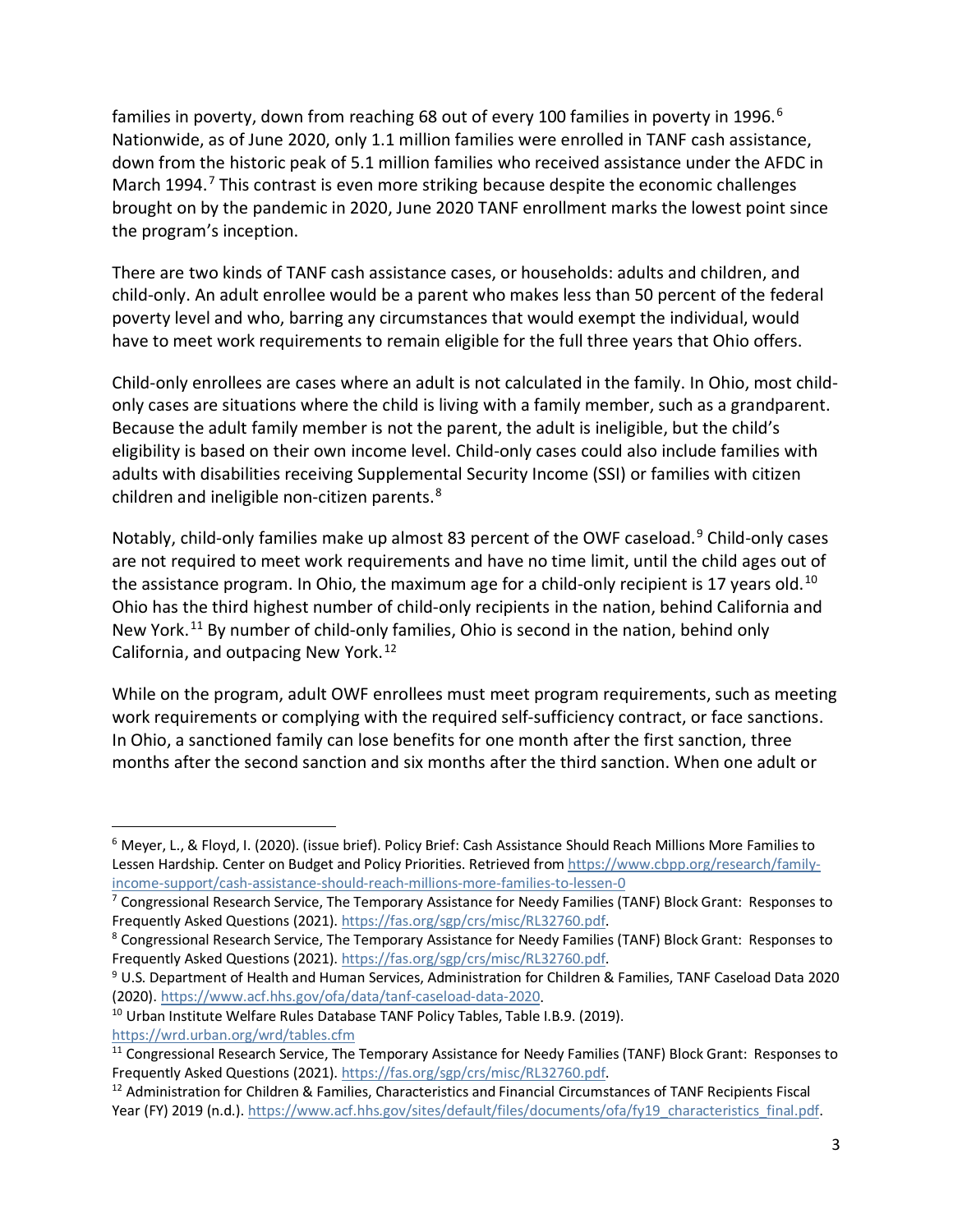guardian in the family does not meet OWF program requirements, OWF benefits are suspended for the entire family, including children, for the duration of the sanction.<sup>[13](#page-4-0)</sup>

Designed to be a temporary support while families move into stable employment, TANF's work requirements are a central tenet of its "welfare to work" strategy; eligible adults must work 30 hours per week to satisfy work requirements. Across the nation, however, TANF cash assistance work programs have seldom helped families move into jobs that can lift them out of poverty.<sup>[14](#page-4-1)</sup> With only about 10,000 of Ohio's cash assistance recipients being adults and an even smaller number of those adult recipients being required to satisfy work requirements, TANF is no longer a "welfare to work" program.

OWF also has a complicated application process that can last up to 30 days. An individual first applies online or fills out a paper form to mail, fax or return in-person to their county office. Verification documents such as proof of citizenship, Social Security card, birth certificate, proof of all income (including child support, disability, unemployment, etc.), utility bills, and rent or mortgage verification may be required, and additional documents can be requested throughout the review process.

Once the application is received, after an often-lengthy waiting period, a county representative contacts the applicant for an interview that can last up to 90 minutes and may be required to be in-person in some counties. The same caseworkers who process OWF applications can also be responsible for processing Medicaid and SNAP applications. At the end of the interview, the caseworker provides a list of additional documents needed to complete the application process. If applicants have questions throughout the process, the wait time for phone assistance can be as long as two hours in some counties. As a result of these long, complex application processes, OWF isn't a true safety net to help families who need immediate assistance.

Another TANF-funded program in Ohio is able to fill some, but not all, of the need for immediate assistance. Ohio's Prevention, Retention and Contingency (PRC) program is a diversion program that offers short-term help to families for emergent needs, such as car repairs, one-time rental assistance, home maintenance, and other expenses that might otherwise lead to a family falling deeper into poverty.<sup>[15](#page-4-2)</sup> PRC payments are awarded by County Job and Family Services offices and can only be used for short-term, non-recurrent needs. Counties have broad flexibility in determining eligibility, award amounts, and criteria for PRC assistance, but available PRC funding in counties is not enough to meet the emergent needs of all eligible families, meaning that PRC, like OWF, is subject to resource constraints.

<span id="page-4-0"></span> <sup>13</sup> Ohio Works First: Three-Tier Sanctions, Rule 5101:1-3-15 (2018). <https://emanuals.jfs.ohio.gov/CashFoodAssist/CAM/Chapter2000/5101-1-3-15.stm>

<span id="page-4-1"></span><sup>&</sup>lt;sup>14</sup> Center on Budget and Policy Priorities. (2021). (issue brief). Policy Basics: Temporary Assistance for Needy Families. Retrieved fro[m https://www.cbpp.org/research/family-income-support/temporary-assistance-for-needy](https://www.cbpp.org/research/family-income-support/temporary-assistance-for-needy-families)[families](https://www.cbpp.org/research/family-income-support/temporary-assistance-for-needy-families)

<span id="page-4-2"></span><sup>&</sup>lt;sup>15</sup> Ohio Department of Job and Family Services, Fact Sheet: Prevention, Retention and Contingency (2021). <https://jfs.ohio.gov/factsheets/prc.pdf>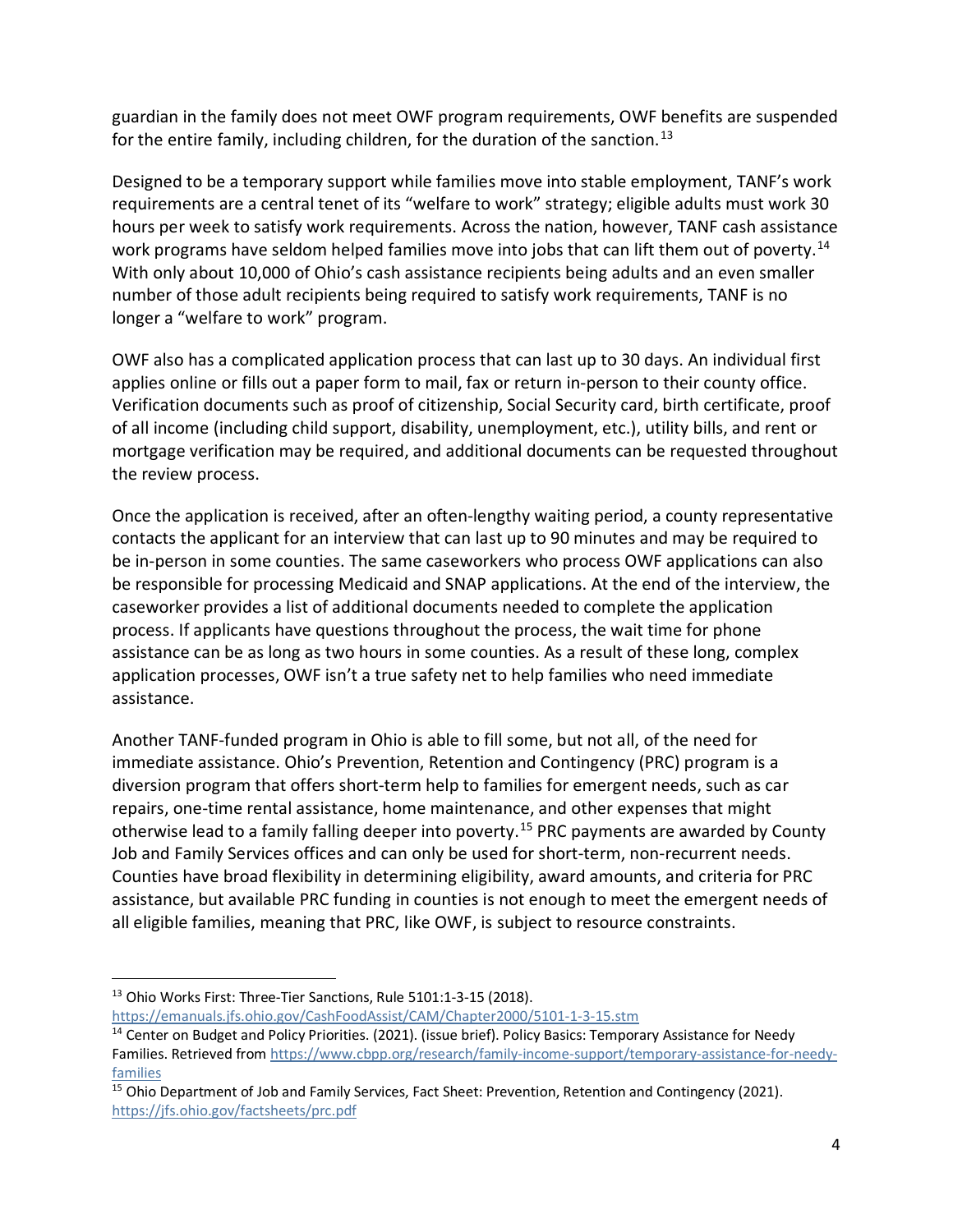#### **Inequities in Cash Assistance Programs**

Welfare reform is rooted in racist stereotypes of the "welfare queen." Historically, the AFDC and its predecessor, Aid to Dependent Children (ADC), worked to exclude Black families by authorizing assistance to "suitable homes" only, preventing assistance to families with out-ofwedlock pregnancies. ADC assistance also often ended during times when low-wage workers were in short supply in fields or homes, thus forcing mothers into the labor market.<sup>[16](#page-5-0)</sup>

In Ohio, "man in the house" policies were implemented in Cuyahoga County under the ADC, which would stop aid to families if a man who was not a child's father lived with the mother. These policies assumed the man, who may have had little income or had no legal responsibility to the child, would care for the family, and were implemented in neighborhoods with higher Black populations. In Cuyahoga County, unannounced home searches were authorized by the local ADC agencies to attempt to catch a man living in the home in order to stop aid.<sup>[17](#page-5-1)</sup>

In the 1950s and 1960s, Ohio was one of a handful of states that considered proposals for compulsory sterilization of unmarried mothers who had additional children while receiving assistance, claiming that these mothers were trying to make a business of receiving additional assistance for additional children.<sup>[18](#page-5-2)</sup>

In Ohio, distrust of low-income Ohioans and welfare recipients was evident as Ohio underwent welfare reform, and among other suspicion-driven policy choices, prompted the state legislature to prohibit time limit and work participation exemptions for victims of domestic violence due to beliefs that OWF recipients might use this option to avoid work.<sup>[19](#page-5-3)</sup> Domestic violence hardship exemptions were later adopted in [20](#page-5-4)08.<sup>20</sup>

The long-term effects of these discriminatory policies are evident today. Black and Latino children are more likely to live in states with the fewest families enrolled in TANF per 100 families in poverty, and with the weakest TANF programs that have benefits below 20 percent

<https://www.cbpp.org/research/family-income-support/tanf-policies-reflect-racist-legacy-of-cash-assistance>

<span id="page-5-0"></span><sup>&</sup>lt;sup>16</sup> Virginia Commonwealth University Libraries. (2012, June 15). Aid for dependent children. Social Welfare History Project[. https://socialwelfare.library.vcu.edu/programs/aid-for-dependent-children/.](https://socialwelfare.library.vcu.edu/programs/aid-for-dependent-children/)

<span id="page-5-1"></span><sup>&</sup>lt;sup>17</sup> Floyd, I., Pavetti, L., Meyer, L., Safawi, A., Schott, L., Bellew, E., & Magnus, A. (2021). (rep.). TANF Policies Reflect Racist Legacy of Cash Assistance. Center on Budget and Policy Priorities. Retrieved from

<span id="page-5-2"></span><https://www.cbpp.org/research/family-income-support/tanf-policies-reflect-racist-legacy-of-cash-assistance> <sup>18</sup> Floyd, I., Pavetti, L., Meyer, L., Safawi, A., Schott, L., Bellew, E., & Magnus, A. (2021). (rep.). TANF Policies Reflect Racist Legacy of Cash Assistance. Center on Budget and Policy Priorities. Retrieved from

<span id="page-5-3"></span><sup>&</sup>lt;sup>19</sup> Corlett, J. (2006). (rep.). The Allocation Of TANF And Child Care Funding In Ohio (pp. 5, 28). Cleveland, Ohio: The Center for Community Solutions.

<span id="page-5-4"></span><sup>&</sup>lt;sup>20</sup> Frech, R. (2016). (rep.). Ohio Works First Hardship Exemptions An Underutilized Tool to Extend Benefits to Families in Need. Cleveland, Ohio: The Center for Community Solutions.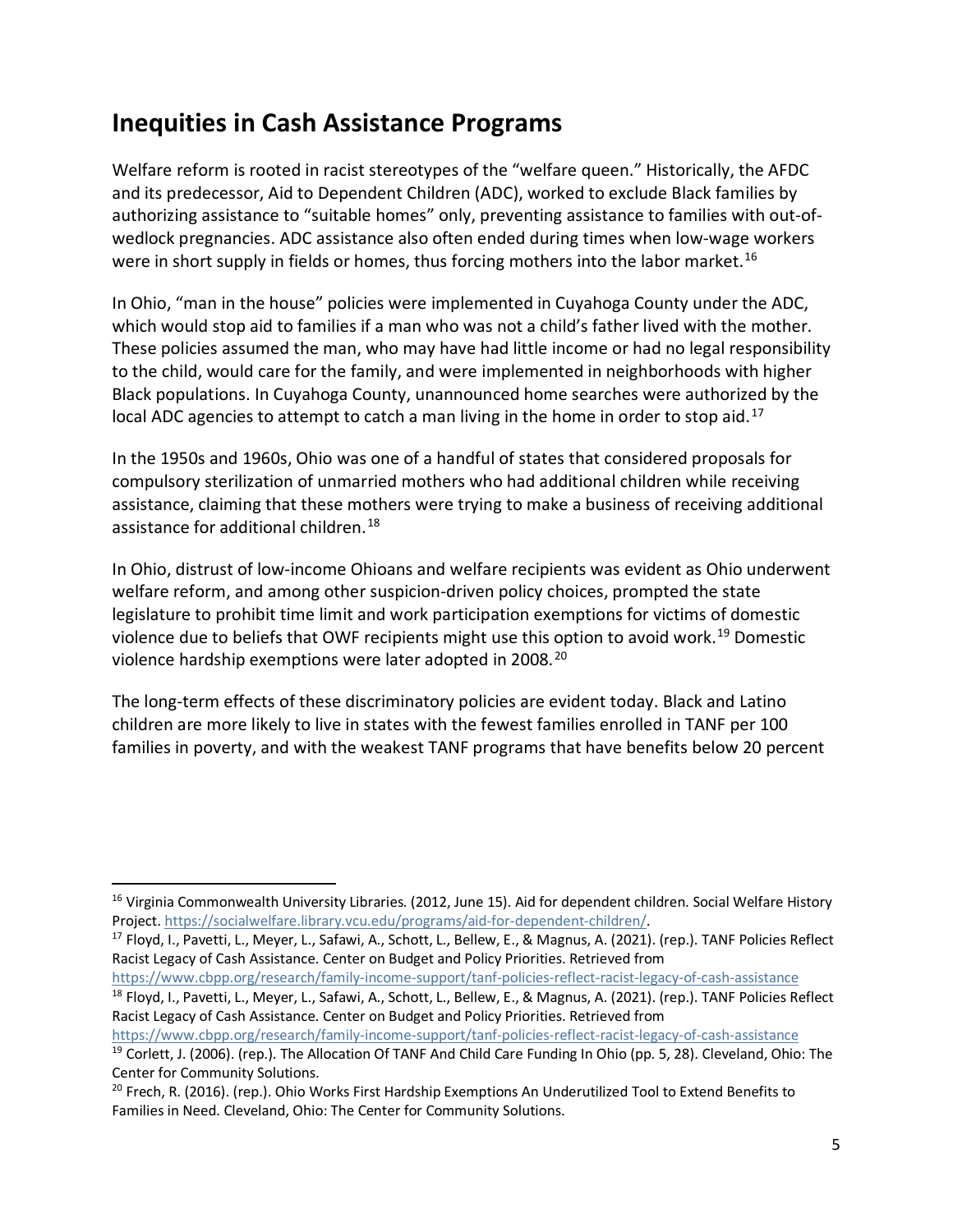of the federal poverty level.<sup>[21](#page-6-0)</sup> Black and Latino families are also more likely to face work sanctions for noncompliance than white families.<sup>[22](#page-6-1)</sup>

In Ohio, Black recipients are overrepresented in Ohio Works First. Although Black Ohioans account for only 12 percent on the state's population, 38 percent of Ohio Works First recipients are Black.<sup>[23](#page-6-2)</sup>

# **State Options**

Unlike many other public benefits programs, there are no federal minimum requirements for TANF cash assistance eligibility, and there is limited federal guidance on eligibility overall. Each state has significant control over the requirements, structure and assistance levels of their state TANF cash assistance program. Although two of the four goals of TANF use the word "needy," there is no federal definition of what it means to be "needy," meaning states have the flexibility to determine eligibility for their state TANF cash assistance program.

The major constraint on these flexibilities is a limitation on the resources available to do so due to the set block grant amount states receive each year. States can, however, choose to invest more state funding through their MOE to expand eligibility and time limits for TANF cash assistance. Because child-only cases have no time limits on the program until the child comes of age, only recipient families with adults are subject to OWF time limits.

Notably, some of the options available to states are positive implementations that would enhance the effectiveness of the cash assistance program in bringing families out of poverty. Other options would create barriers to families enrolling in cash assistance or serve as a deterrent to enrollment in the first place, which is harmful to children and families in need. Many of these state options are rooted in the racist and prejudiced rhetoric from 1996, at the time of welfare reform, such as options for drug testing, school attendance requirements, family caps, and health screenings.

<span id="page-6-0"></span><sup>&</sup>lt;sup>21</sup> Center on Budget and Policy Priorities. (2021). (issue brief). Policy Basics: Temporary Assistance for Needy Families. Retrieved fro[m https://www.cbpp.org/research/family-income-support/temporary-assistance-for-needy](https://www.cbpp.org/research/family-income-support/temporary-assistance-for-needy-families)[families](https://www.cbpp.org/research/family-income-support/temporary-assistance-for-needy-families)

<span id="page-6-1"></span><sup>&</sup>lt;sup>22</sup> Minoff, E. (2020). (rep.). The Racist Roots of Work Requirements. Center for the Study of Social Policy. Retrieved from<https://cssp.org/wp-content/uploads/2020/02/Racist-Roots-of-Work-Requirements-CSSP-1.pdf>

<span id="page-6-2"></span><sup>&</sup>lt;sup>23</sup> Administration for Children & Families, Characteristics and Financial Circumstances of TANF Recipients Fiscal Year (FY) 2019 (n.d.)[. https://www.acf.hhs.gov/sites/default/files/documents/ofa/fy19\\_characteristics\\_final.pdf](https://www.acf.hhs.gov/sites/default/files/documents/ofa/fy19_characteristics_final.pdf)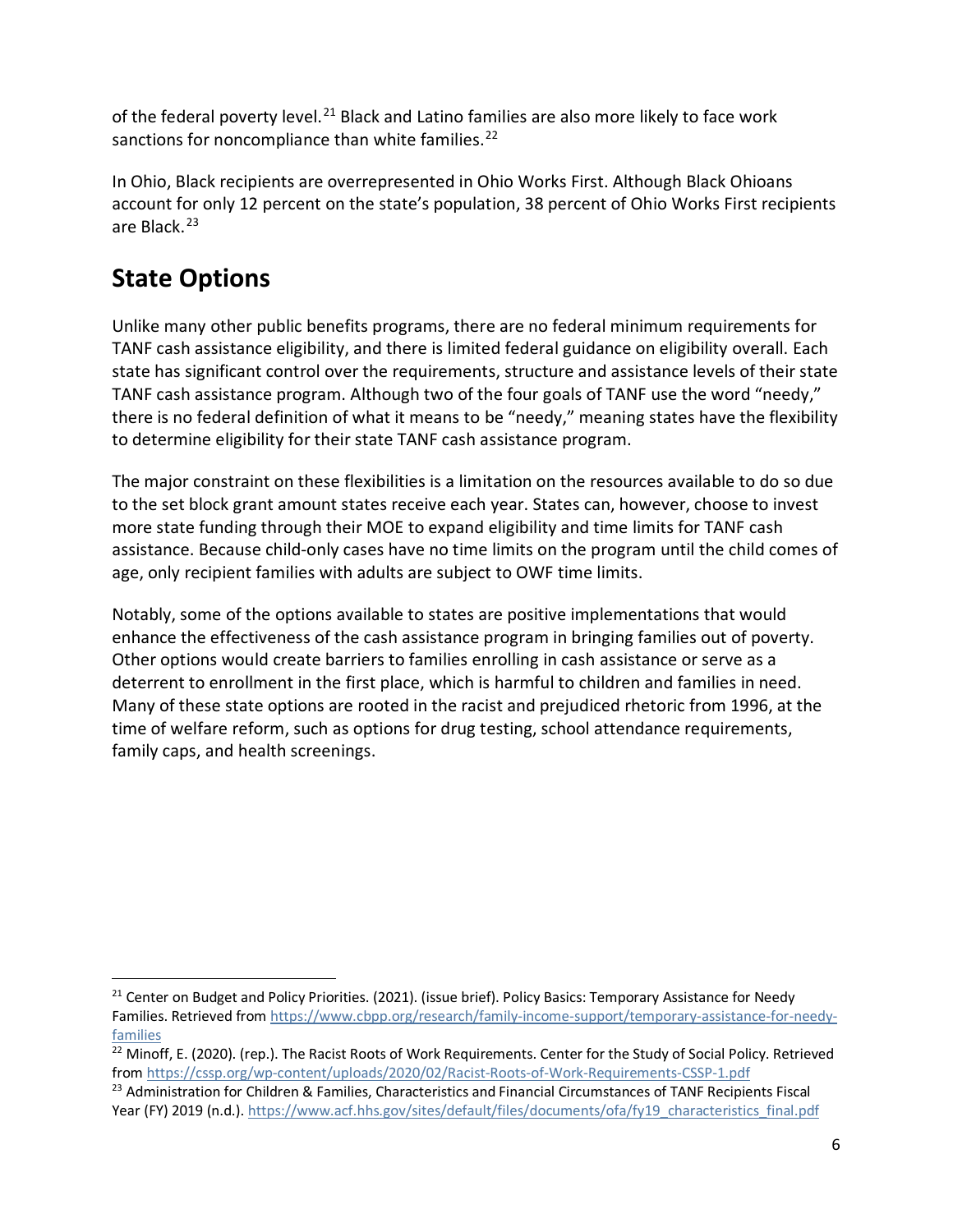| Table 2: Federal Options Available to States |                                                                      |  |
|----------------------------------------------|----------------------------------------------------------------------|--|
| <b>Category</b>                              | <b>Options</b>                                                       |  |
| <b>Behavioral Requirements</b>               | School Requirements: Minimum Attendance or GPA                       |  |
|                                              | Immunization/Health Screening Requirements                           |  |
|                                              | Drug Testing (Allowed only with reasonable suspicion)                |  |
| <b>Financial Policy</b>                      | Benefit Levels: Monthly Payment Amounts                              |  |
|                                              | Eligibility Tests: Gross vs. Net Income Limits                       |  |
|                                              | Eligibility: Earnings Excluded from Income Tests                     |  |
|                                              | Eligibility: Asset Tests and Excluded Assets                         |  |
| <b>Eligibility Exclusions</b>                | Family Cap: Excludes benefits for a child conceived while mother is  |  |
|                                              | receiving benefits                                                   |  |
|                                              | Drug Felon Bar: Set in Federal Law. States can opt-out               |  |
|                                              | Immigrant Bar: Immigrants are ineligible for federal cash assistance |  |
|                                              | for 5 years. States can use MOE funds.                               |  |
| <b>Work Requirements</b>                     | Noncompliance Sanctions: Full Family Sanctions - prevent the entire  |  |
|                                              | family from receiving cash assistance if an adult in the household   |  |
|                                              | does not meet work requirements                                      |  |
|                                              | Exemptions: When ill, incapacitated, pregnant, caretaker, etc.       |  |
|                                              | Eligible Work Activities: Counting Mental Health and Substance Use   |  |
|                                              | Disorder Treatment, etc.                                             |  |
| <b>Enrollment and Retention</b>              | <b>Clarity of Notices</b>                                            |  |
|                                              | Requiring Evidence of Job Search When Applying                       |  |
| <b>Time Limits</b>                           | Federal Funds: Up to 60 Months                                       |  |
|                                              | State MOE: No Time Limit                                             |  |
|                                              | Extensions: Adds additional time past the time limit                 |  |
|                                              | Exemption: Stops the clock and allows an individual to receive       |  |
|                                              | benefits under special circumstances without accruing time towards   |  |
|                                              | limit                                                                |  |

| Table 3: Ohio's TANF Options: What We Do Well |                                                  |  |
|-----------------------------------------------|--------------------------------------------------|--|
| <b>Option</b>                                 | <b>Current Ohio Policy</b>                       |  |
| <b>Eligibility: Asset Test</b>                | No asset test is included in eligibility         |  |
| <b>Behavioral Requirements</b>                | Ohio has no school attendance or GPA             |  |
|                                               | requirements, and no immunization or health      |  |
|                                               | screening requirements <sup>24</sup>             |  |
| <b>Eligibility Exclusions: Family Cap</b>     | Ohio has no family cap                           |  |
| Enrollment: Job search requirement            | Ohio has no requirement that an applicant is job |  |
|                                               | searching when he or she applies <sup>25</sup>   |  |

<span id="page-7-0"></span><sup>&</sup>lt;sup>24</sup> Urban Institute Welfare Rules Database TANF Policy Tables, Table III.A.1. (2019). <https://wrd.urban.org/wrd/tables.cfm>

<span id="page-7-1"></span><sup>&</sup>lt;sup>25</sup> Urban Institute Welfare Rules Database TANF Policy Tables, Table I.A.2. (2019). <https://wrd.urban.org/wrd/tables.cfm>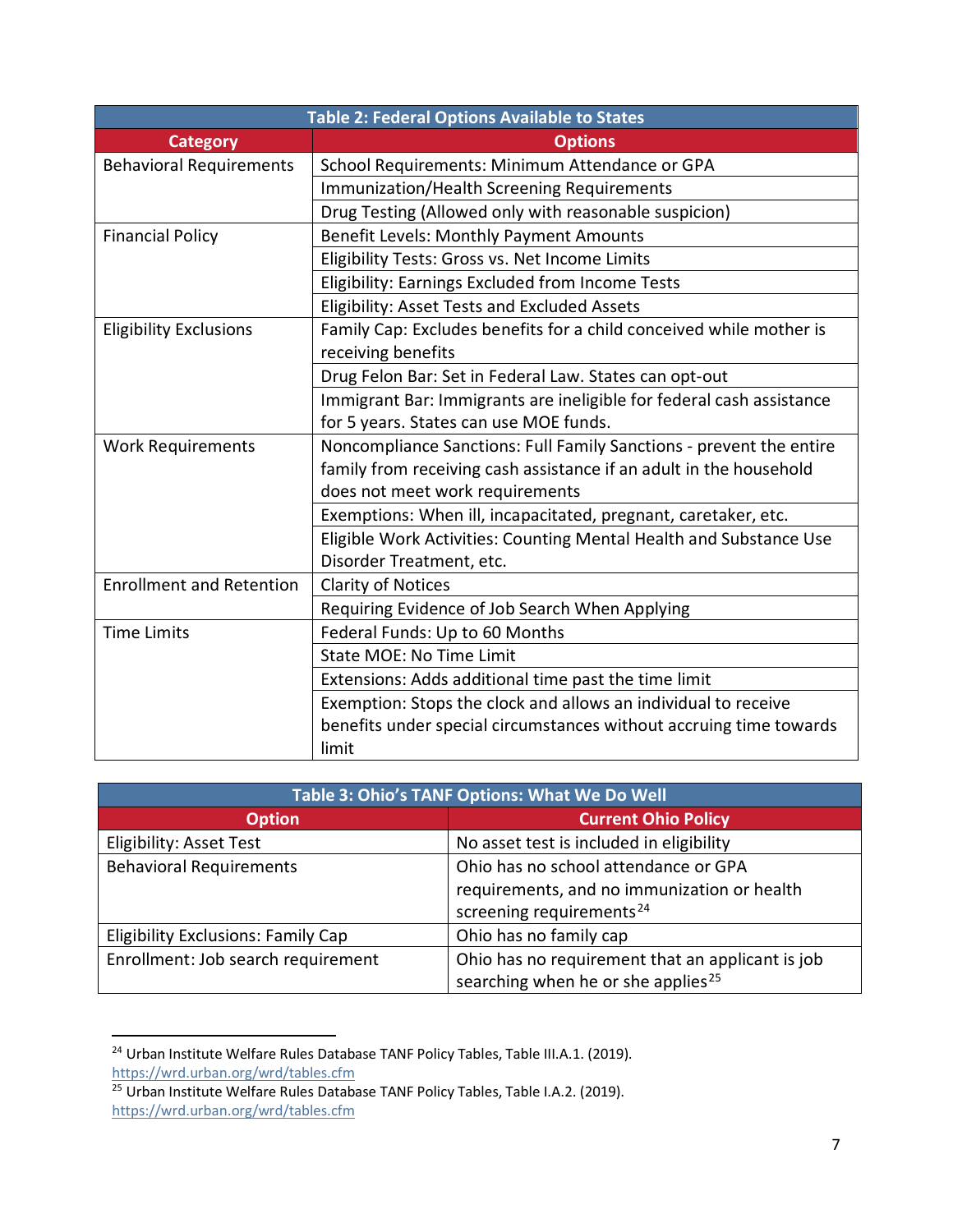| Table 4: Ohio's TANF Options: What We Can Do Better |                                                                                |  |
|-----------------------------------------------------|--------------------------------------------------------------------------------|--|
| <b>Option</b>                                       | <b>Current Ohio Policy</b>                                                     |  |
| Income Eligibility                                  | Gross Income must be no more than 50% FPL                                      |  |
|                                                     | $\triangleright$ To improve: Consider net income, raise income limit           |  |
| <b>Time Limits</b>                                  | Ohio's time limit: 36 months                                                   |  |
|                                                     | $\triangleright$ To improve: Expand to federal time limit of 60 months         |  |
| Eligibility: Pregnant                               | Father is not eligible until child is born. Mother is eligible starting only   |  |
| <b>Mothers</b>                                      | in the $6th$ month of pregnancy <sup>26</sup>                                  |  |
|                                                     | $\triangleright$ To improve: Allow access to benefits earlier in pregnancy     |  |
| <b>Eligibility: Noncitizens</b>                     | Ohio does not provide state-funded cash assistance to lawful                   |  |
|                                                     | permanent residents or battered noncitizens for the 5 years of initial         |  |
|                                                     | ineligibility for federal TANF assistance. <sup>27</sup>                       |  |
|                                                     | $\triangleright$ To improve: Use MOE funds to assist noncitizens               |  |
| Eligibility: Earned                                 | Ohio does not exclude any earned income from income eligibility                |  |
| <b>Income Disregards</b>                            | tests. <sup>28</sup> The formula for determining monthly payment amounts does  |  |
|                                                     | include an earned income disregard.                                            |  |
|                                                     | $\triangleright$ To improve: Exclude a portion of earned income in eligibility |  |
|                                                     | tests                                                                          |  |
| <b>Work Requirement</b>                             | Ohio has no exemption from work requirements for the head of                   |  |
| Exemptions                                          | household due to being ill or incapacitated, pregnant, elderly, or being       |  |
|                                                     | a caretaker for a child older than 12 months. <sup>29</sup>                    |  |
|                                                     | $\triangleright$ To improve: Allow additional work exemptions                  |  |
| <b>Work Requirement</b>                             | Ohio suspends the entire benefit amount for one month after the first          |  |
| Noncompliance                                       | sanction, three months after the second sanction and six months after          |  |
| Sanctions                                           | the third sanction, or until compliance, whichever is longer. <sup>30</sup>    |  |
|                                                     | $\triangleright$ To improve: Suspend only a portion of benefit amount          |  |
| Sanctions: Full family                              | In event of work requirement noncompliance, Ohio suspends benefits             |  |
| sanctions                                           | for the entire assistance unit. <sup>31</sup>                                  |  |
|                                                     | $\triangleright$ To improve: Suspend for only the noncompliant adult           |  |
| Time Limit Exemption:                               | Ohio does not have time limit exemption policies for heads of                  |  |
| Stop the Accrual of                                 | household who are working and earning income, unable to find                   |  |
| Time                                                | employment, are ill, incapacitated, or have a disability, are caring for       |  |
|                                                     | another person who is ill, incapacitated or has a disability, are caring       |  |

<span id="page-8-0"></span><sup>&</sup>lt;sup>26</sup> Urban Institute Welfare Rules Database TANF Policy Tables, Table I.B.1. (2019). <https://wrd.urban.org/wrd/tables.cfm>

<span id="page-8-1"></span><sup>&</sup>lt;sup>27</sup> Urban Institute Welfare Rules Database TANF Policy Tables, Table I.B.6. (2019). <https://wrd.urban.org/wrd/tables.cfm>

<span id="page-8-2"></span><sup>&</sup>lt;sup>28</sup> Urban Institute Welfare Rules Database TANF Policy Tables, Table I.E.2. (2019). <https://wrd.urban.org/wrd/tables.cfm>

<span id="page-8-3"></span><sup>&</sup>lt;sup>29</sup> Urban Institute Welfare Rules Database TANF Policy Tables, Table III.B.1. (2019). <https://wrd.urban.org/wrd/tables.cfm>

<span id="page-8-4"></span><sup>&</sup>lt;sup>30</sup> Urban Institute Welfare Rules Database TANF Policy Tables, Table III.B.3. (2019).3 <sup>31</sup> Ohio Works First: Three-Tier Sanctions, Rule 5101:1-3-15 (2018).

<span id="page-8-5"></span><https://emanuals.jfs.ohio.gov/CashFoodAssist/CAM/Chapter2000/5101-1-3-15.stm>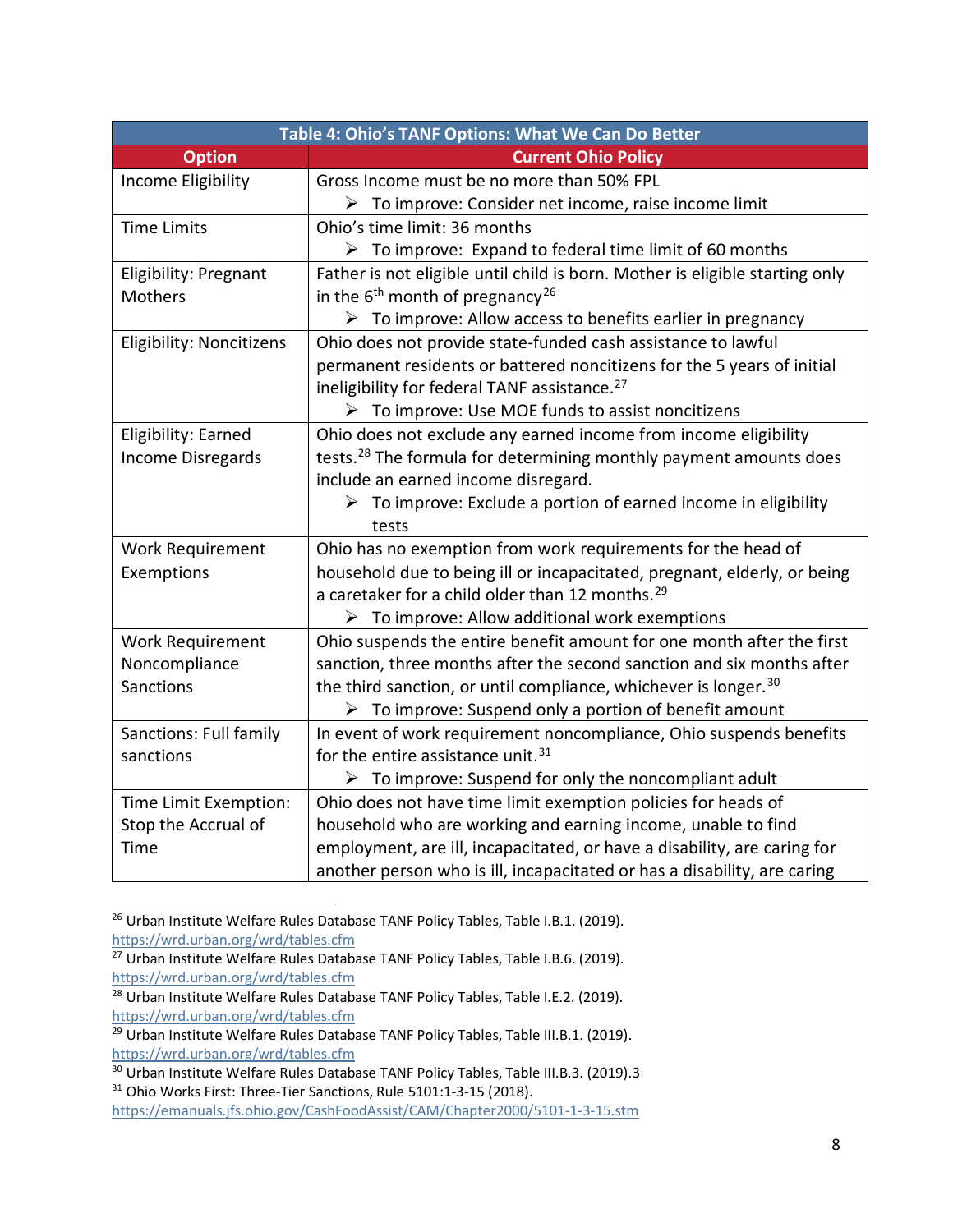|                              | for a child, is pregnant, is a minor parent, is a victim of domestic       |
|------------------------------|----------------------------------------------------------------------------|
|                              | violence, or is elderly.                                                   |
|                              | $\triangleright$ To improve: Incorporate additional exemptions             |
| Time Limit Extension:        | Ohio does not have time limit extension policies for heads of              |
| <b>Receive Benefits Past</b> | household who are working and earning income, unable to find               |
| 36 Months                    | employment, are ill, incapacitated, or have a disability, are caring for   |
|                              | another person who is ill, incapacitated or has a disability, are caring   |
|                              | for a child, is pregnant, is a minor parent, or is elderly. Ohio does have |
|                              | a state time limit extension policy for heads of household who are         |
|                              | victims of domestic violence.                                              |
|                              | $\triangleright$ To improve: Incorporate additional extensions             |

In FY 2019, 28,853 Ohioans were removed from OWF caseloads.<sup>[32](#page-9-0)</sup> Of these, 17.7 percent (about 5,107 people) were removed because of work sanctions. Ohio offers very few work exemptions when OWF recipients are pregnant, elderly, caring for a dependent, or ill or incapacitated. Ohio can expand on available work requirement exemptions to decrease the number of recipients facing program disenrollment due to work sanctions.

There are two types of extensions beyond Ohio's 36-month time limit. The first is state hardship, through which a county agency can exempt up to 20 percent of its caseload if it's determined that the time limit is a hardship. A state hardship extension can only be awarded if the recipient has already exhausted 36 months on OWF.<sup>[33](#page-9-1)</sup> Because Ohio is a countyadministered state, each county develops their own policies and procedures regarding hardship extensions, and two people with identical circumstances might be granted an extension in one county and denied an extension in another.<sup>[34](#page-9-2)</sup> There is no limit on how long a county can extend benefits under a hardship extension, and no formal process for oversight of these cases.<sup>[35](#page-9-3)</sup>

The 20 percent limit on the number of caseloads that can receive a hardship extension in any one county only applies to cases subject to time limits. Child-only cases, which are not subject to time limits on the program, are not eligible for hardship extensions.<sup>[36](#page-9-4)</sup>

A good cause extension can be awarded after an individual has exhausted 36 months on OWF and waited a 24-month period of ineligibility. This extension can provide additional time to recipients to overcome barriers to self-sufficiency, such as losing employment, divorce,

[https://www.acf.hhs.gov/sites/default/files/documents/ofa/fy19\\_characteristics\\_final.pdf](https://www.acf.hhs.gov/sites/default/files/documents/ofa/fy19_characteristics_final.pdf) <sup>33</sup> Ohio Works First: Time-Limited Receipt of Assistance, Rule 5101:1-23-01 (2017).

<span id="page-9-1"></span><https://emanuals.jfs.ohio.gov/CashFoodAssist/CAM/Chapter2000/5101-1-23-01.stm>

<span id="page-9-0"></span> $32$  Administration for Children and Families. (n.d.). (rep.). Characteristics and Financial Circumstances of TANF Recipients Fiscal Year (FY) 2019. Retrieved from

<span id="page-9-2"></span><sup>34</sup> Britton, T., & Luscheck, B. (2018). (rep.). Majority of Ohioans living in deep poverty don't receive cash assistance. The Center for Community Solutions. Retrieved fro[m https://www.communitysolutions.com/research/temporary](https://www.communitysolutions.com/research/temporary-assistance-needy-families-ohio-balancing-program-integrity-entitlement-reducing-poverty-not-goal/)[assistance-needy-families-ohio-balancing-program-integrity-entitlement-reducing-poverty-not-goal/](https://www.communitysolutions.com/research/temporary-assistance-needy-families-ohio-balancing-program-integrity-entitlement-reducing-poverty-not-goal/)

<span id="page-9-3"></span><sup>&</sup>lt;sup>35</sup> Frech, R. (2016). (rep.). Ohio Works First Hardship Exemptions An Underutilized Tool to Extend Benefits to Families in Need. Cleveland, Ohio: The Center for Community Solutions.

<span id="page-9-4"></span><sup>&</sup>lt;sup>36</sup> Frech, R. (2016). (rep.). Ohio Works First Hardship Exemptions An Underutilized Tool to Extend Benefits to Families in Need. Cleveland, Ohio: The Center for Community Solutions.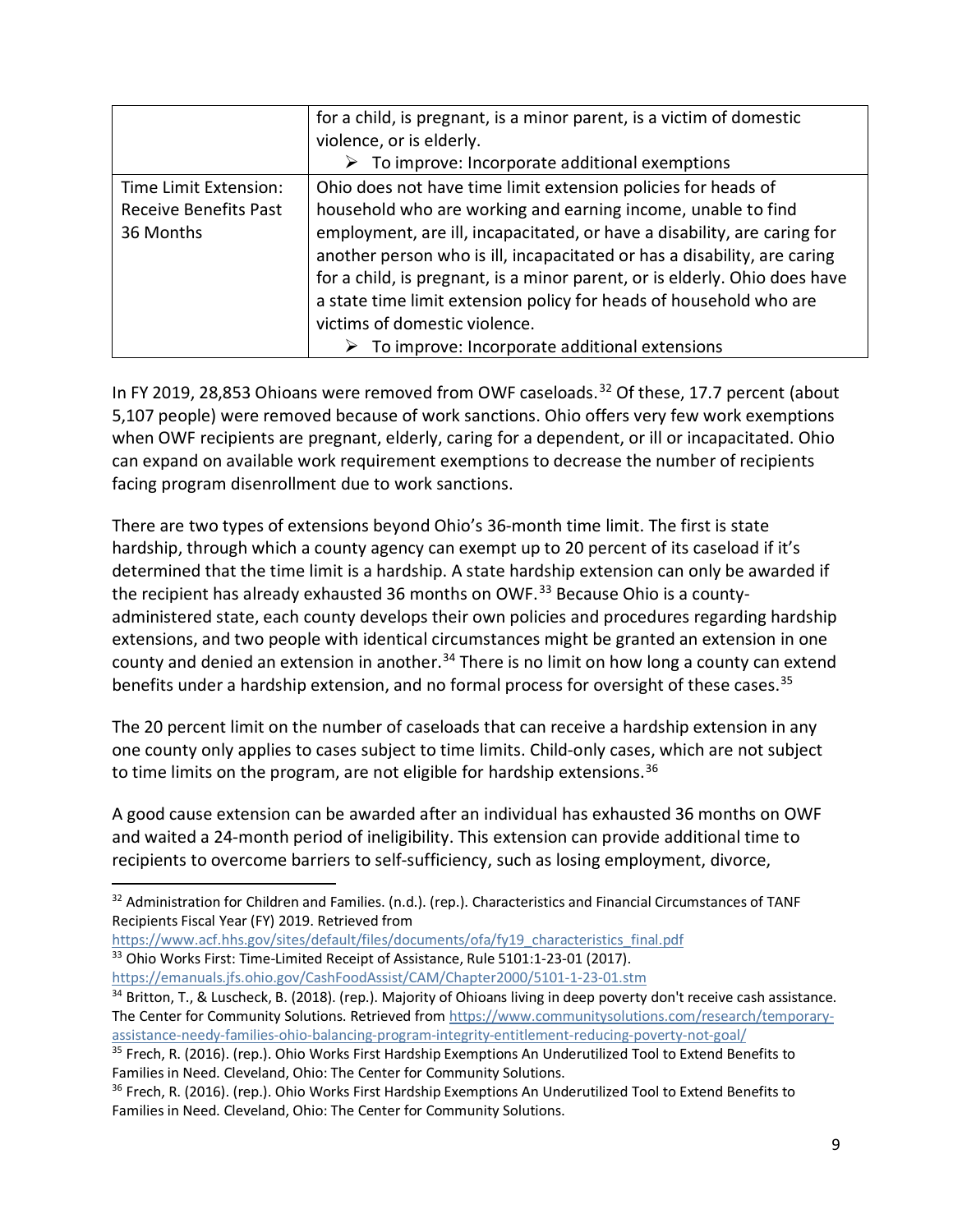domestic violence, unique personal circumstances, or any other reason determined to be good cause by the county agency.<sup>[37](#page-10-0)</sup>

Good cause extensions are not capped to 20 percent of caseloads, but extensions are still subject to the 60-month federal time limit, meaning a recipient can only be awarded a good cause extension of up to 24 months in Ohio.

| Table 5: Reason Ohioans were removed from OWF caseloads in 2019 <sup>38</sup>    |            |  |
|----------------------------------------------------------------------------------|------------|--|
| Reason                                                                           | Percentage |  |
| <b>Reached Federal Time Limit</b>                                                | 1.3%       |  |
| <b>Reached State Time Limit</b>                                                  | 5.6%       |  |
| <b>Work-Related Sanction</b>                                                     | 17.7%      |  |
| Other Sanction (such as failure to comply with child support requirements,       | 6.4%       |  |
| development of individual responsibility plan, teen parent requirement to live   |            |  |
| in a supervised adult setting)                                                   |            |  |
| Exceeded Income or Resources                                                     | 0.4%       |  |
| Failure to Comply (such as failure to appear at eligibility appointment, submit  | 6.7%       |  |
| required verification materials, or cooperate with eligibility requirements)     |            |  |
| <b>Voluntary Closure</b>                                                         | 10.8%      |  |
| Other (such as loss of eligibility when the youngest child is too old to qualify | 51.1%      |  |
| for assistance, a case is transferred to a separate state MOE program, or        |            |  |
| other reason)                                                                    |            |  |
| Employment                                                                       | 0.0%       |  |
| Marriage                                                                         | 0.0%       |  |

Notably, no OWF recipients left the program due to gaining employment, and only 0.4 percent of recipients left the program after exceeding the income or resource limit for program eligibility. Overall, 37.7 percent of recipients who were removed from caseloads were removed because of failure to comply, sanctions, or reaching time limits.

#### **Conclusion**

In counties with high poverty rates and low OWF enrollment, most of which are rural counties, it's possible that not all eligible recipients are aware of the program. Some of the lower caseloads seen in counties with higher poverty rates could be due to eligible recipients already receiving the maximum number of months of cash assistance, but the Ohio Works First program name isn't an obvious description of what the program can offer, and lack of awareness could also be a contributor to low caseloads.

<span id="page-10-0"></span> 37 Ohio Works First: Time-Limited Receipt of Assistance, Rule 5101:1-23-01 (2017). <https://emanuals.jfs.ohio.gov/CashFoodAssist/CAM/Chapter2000/5101-1-23-01.stm>

<span id="page-10-1"></span><sup>38</sup> Administration for Children and Families. (n.d.). (rep.). Characteristics and Financial Circumstances of TANF Recipients Fiscal Year (FY) 2019. Retrieved from

[https://www.acf.hhs.gov/sites/default/files/documents/ofa/fy19\\_characteristics\\_final.pdf](https://www.acf.hhs.gov/sites/default/files/documents/ofa/fy19_characteristics_final.pdf)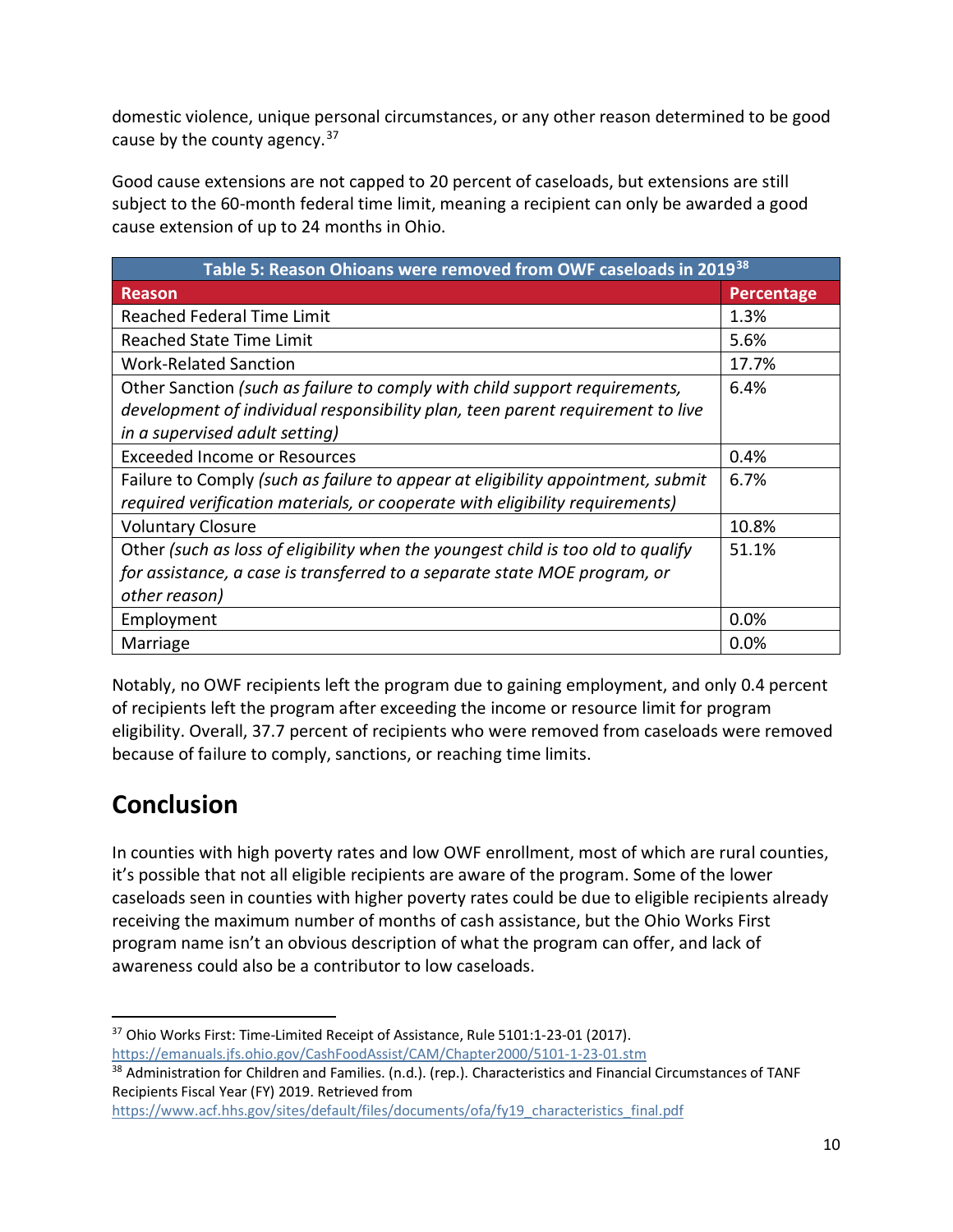While we have a partial picture of the impact OWF has on Ohioans, the state doesn't collect data on work or success outcomes after a family leaves the program. Data on the number of recipients who are granted extensions or individuals sanctioned are not readily available.<sup>[39](#page-11-0)</sup> Work participation rates by county and data on the type of programs OWF recipients participate in are also vital, but largely unavailable. In 2018, Community Solutions [previously](https://www.communitysolutions.com/research/temporary-assistance-needy-families-ohio-balancing-program-integrity-entitlement-reducing-poverty-not-goal/)  [noted](https://www.communitysolutions.com/research/temporary-assistance-needy-families-ohio-balancing-program-integrity-entitlement-reducing-poverty-not-goal/) the importance of more comprehensive data on the Ohio Works First program, and little has changed in statewide reporting since then, although a recent addition in the state budget (House Bill 110) does require more robust reporting of TANF funding in the state.

Ohio could also report more detailed information on why Ohioans are removed from the OWF program. Data from the Administration of Children and Families reports that 50 percent of households removed from OWF rolls in 2019 were removed due to "other" reasons. Learning why Ohioans are removed, or why they are denied OWF benefits in the first place, would allow for targeted outreach to help eligible individuals enroll.

With the many flexibilities in work and behavioral requirements, sanctions, exemptions and extensions, the state lacks consistency in how cases are handled. Each County Department of Job and Family Services could handle the same situation differently. In many cases, the Ohio Department of Job and Family Services doesn't collect data on which counties are actually utilizing the full flexibilities offered through TANF to help families stay on the program or the rates at which extensions and exemptions are offered in each county.

Ohio could invest more in work supports and other supportive services to help residents overcome barriers to work, such as helping to cover the costs of transportation, mental health services, domestic violence services, or substance use disorder treatment. OWF enrollees are categorically eligible for child care subsidies, but additional work supports should be offered. Ohio should take advantage of the full flexibility offered by the federal government in designing work, training and engagement programs that address barriers to work and put parents on a path for a livable wage and long-term career, including ensuring that every county allows mental health and substance use disorder treatment to count towards work hours.

Vulnerable Ohioans enroll in Ohio Works First for short-term income support. However, without taking full advantage of the numerous opportunities for state flexibility, Ohio is adding more barriers for families to face when trying to rise out of poverty. The opportunities laid out in this report would help Ohio Works First become a responsive, inclusive safety net program for Ohioans who need it most.

<span id="page-11-0"></span><sup>&</sup>lt;sup>39</sup> Reports on Receipt of Benefits While Under Hardship are available on the Ohio Department of Job and Family Services website through June 2018. No reports on the number of individuals awarded hardship extensions are available since June 2018[. https://jfs.ohio.gov/ofs/DMRS/hardship.stm](https://jfs.ohio.gov/ofs/DMRS/hardship.stm)